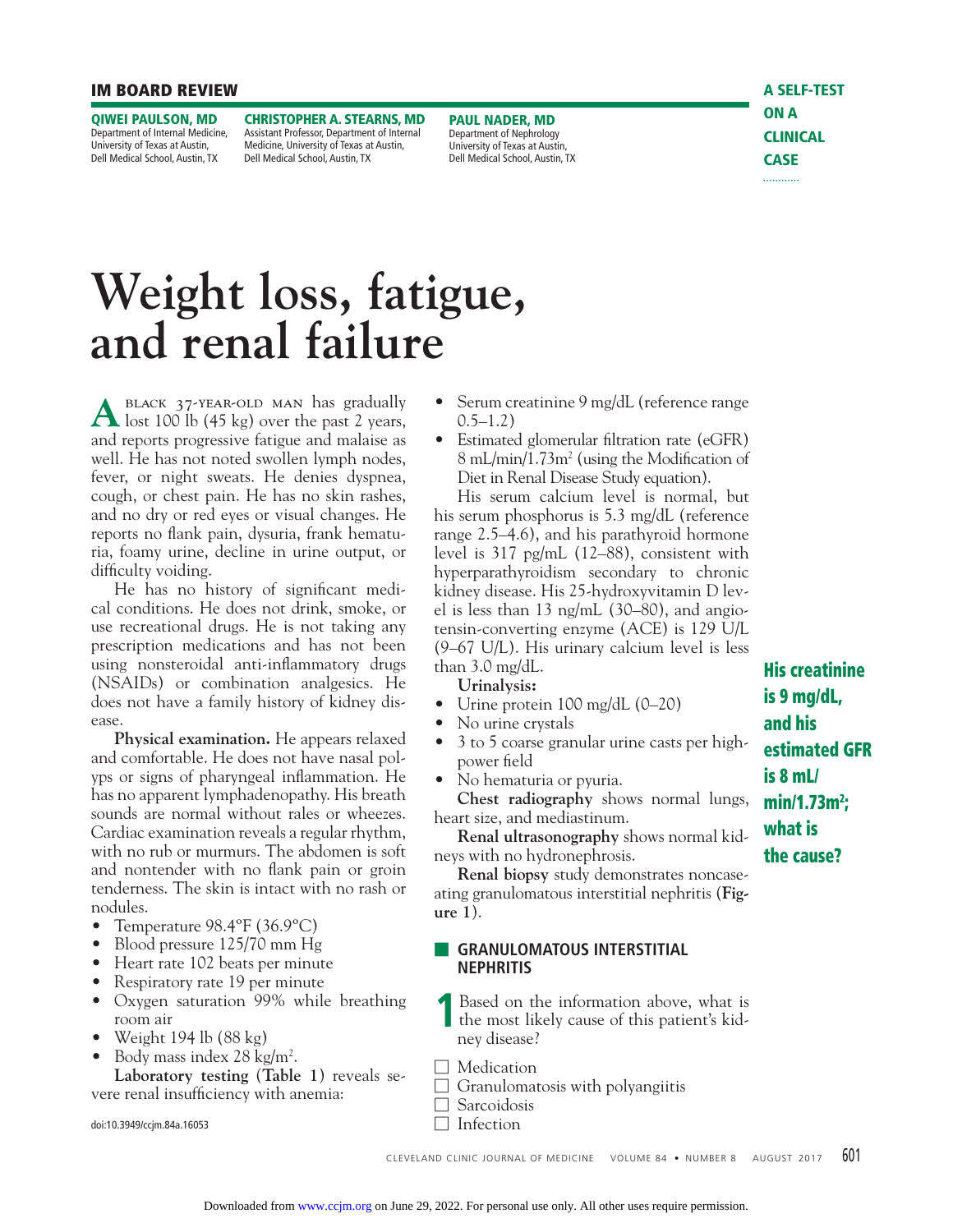# **TABLE 1**

# **Our patient's laboratory test results at presentation**

|                     | <b>Study</b>                      | <b>Value</b>             | <b>Reference range</b> |
|---------------------|-----------------------------------|--------------------------|------------------------|
|                     | White blood cell count            | $4.9 \times 10^{9}$ /L   | $4.5 - 11$             |
|                     | Hemoglobin                        | $9.3$ g/dL               | $14 - 18$              |
|                     | Mean corpuscular volume           | 87.4 fL                  | $80 - 94$              |
|                     | Red blood cell distribution width | 14.9%                    | $11.5 - 14.5$          |
|                     | <b>Platelet count</b>             | $278 \times 10^9$ /L     | 150-450                |
|                     | Urine pH                          | 6.0                      | $5.0 - 9.0$            |
|                     | Urine protein                     | 100 mg/dL                | $0 - 20$               |
|                     | Urine red blood cells             | 3-5 per high-power field | $0 - 1$                |
|                     | Urine white blood cells           | 3-5 per high-power field | $0 - 1$                |
|                     | <b>Urinary crystals</b>           | <b>None</b>              |                        |
|                     | Urine casts per high-power field  | 3-5, coarsely granular   |                        |
|                     | Sodium                            | 136 mmol/L               | 136-145                |
|                     | Potassium                         | 4.2 mmol/L               | $3.5 - 5.0$            |
|                     | Chloride                          | 112 mmol/L               | $101 - 111$            |
| <b>Clinical and</b> | <b>Bicarbonate</b>                | 15 mmol/L                | $21 - 31$              |
| histopathologic     | Blood urea nitrogen               | 61 mg/dL                 | $6 - 20$               |
| <b>features</b>     | Creatinine                        | 9 mg/dL                  | $0.5 - 1.2$            |
| of renal            | Glucose                           | 96 mg/dL                 | $70 - 110$             |
| <b>sarcoidosis</b>  | Calcium                           | 8.6 mg/dL                | $8.5 - 10.5$           |
| are nonspecific,    | <b>Albumin</b>                    | $2.8$ g/dL               | $3.2 - 5.5$            |
| so the diagnosis    | Phosphorus                        | 5.3 mg/dL                | $2.5 - 4.6$            |
| is one of           | <b>Total protein</b>              | $6.8$ g/dL               | $6.7 - 8.2$            |
| exclusion           | Alkaline phosphatase              | 307 IU/L                 | $42 - 121$             |
|                     | Aspartate aminotransferase        | <b>48 IU/L</b>           | $10 - 42$              |
|                     | Alanine aminotransferase          | <b>55 IU/L</b>           | $10 - 60$              |
|                     | Bilirubin, total                  | $0.7$ mg/dL              | $0.2 - 1.2$            |
|                     | Urine calcium                     | $<$ 3.0 mg/dL            | 100-300                |
|                     | Parathyroid hormone               | 317 pg/mL                | $12 - 88$              |
|                     | 25-hydroxyvitamin D               | $<$ 13 ng/mL             | $30 - 80$              |
|                     | Angiotensin-converting enzyme     | 129 U/L                  | $9 - 67$               |

602 CLEVELAND CLINIC JOURNAL OF MEDICINE VOLUME 84 • NUMBER 8 AUGUST 2017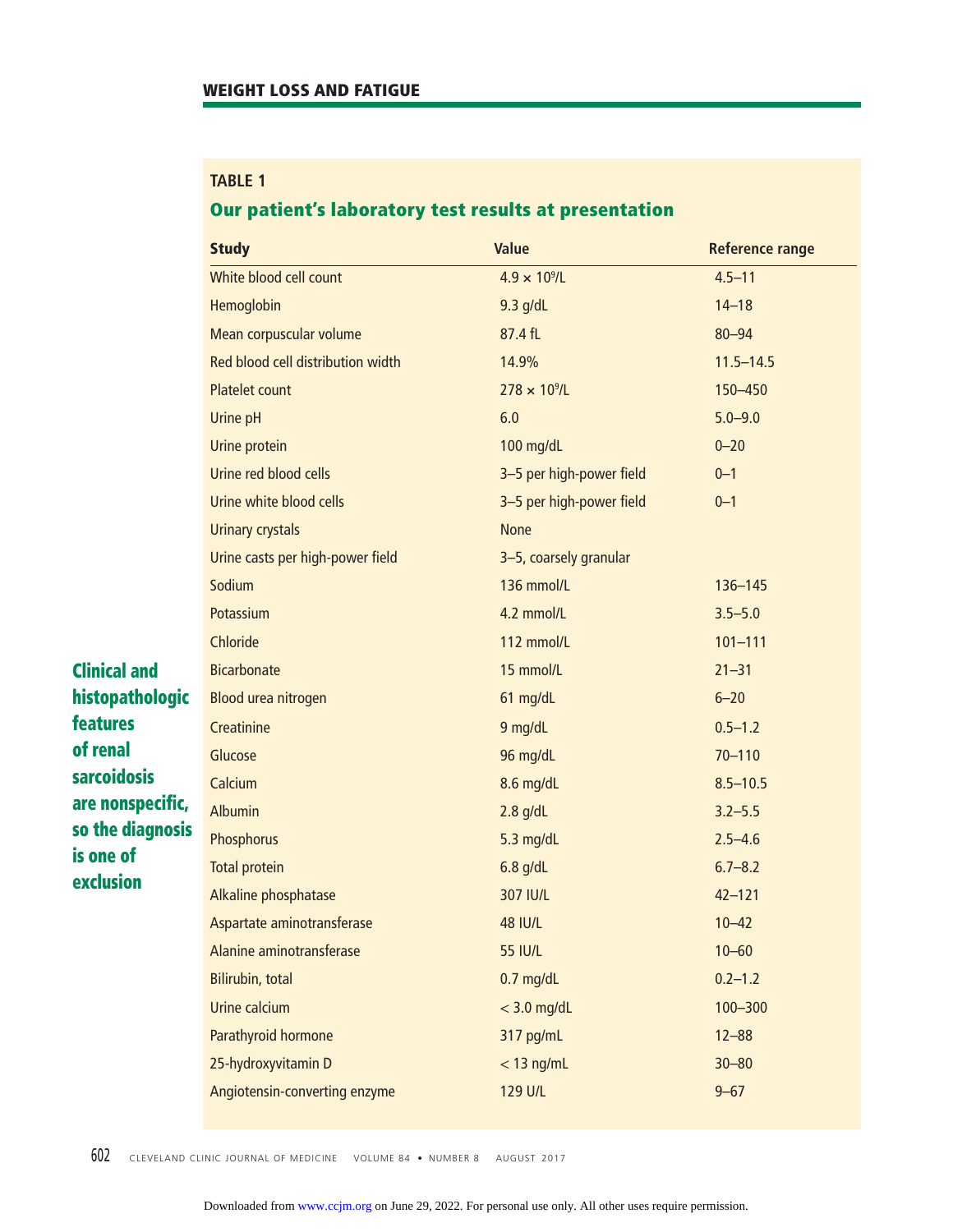Granulomatous interstitial nephritis is a histologic diagnosis that is present in up to 1% of renal biopsies. It has been associated with medications, infections, sarcoidosis, crystal deposits, paraproteinemia, and granulomatosis with polyangiitis and also is seen in an idiopathic form.

 Medicines implicated include anticonvulsants, antibiotics, NSAIDs, allopurinol, and diuretics.

 Mycobacteria and fungi are the main infective causes and seem to be the main causative factor in cases of renal transplant.1 Granulomas are usually not found on kidney biopsy in granulomatosis with polyangiitis, and that diagnosis is usually made by the presence of antiproteinase 3 antibodies.2

 Sarcoidosis is the most likely diagnosis in this patient after excluding implicated medications, infection, and vasculitis and confirming the presence of granulomatous interstitial nephritis on renal biopsy.

## ■ **SARCOIDOSIS: A MULTISYSTEM DISEASE**

Sarcoidosis is a multisystem inflammatory disease of unknown cause, characterized by noncaseating epithelioid granulomas. It can involve any organ but most commonly the thoracic and peripheral lymph nodes.3,4 Involvement of the eyes and skin is also relatively common.

 Extrapulmonary involvement occurs in more than 30% of cases of sarcoidosis, almost always with concomitant thoracic involvement.5,6 Isolated extrathoracic sarcoidosis is unusual, found in only 2% of patients in a sarcoidosis case-control study.5

 Current theory suggests that sarcoidosis develops from a cell-mediated immune response triggered by one or more unidentified antigens in people with a genetic predisposition.<sup>7</sup>

 Sarcoidosis affects men and women of all ages, most often adults ages 20 to 40; but more recently, it has increased in US adults over age 55.8 The condition is more prevalent in Northern Europe and Japan, and in blacks in the United States.7



**FIGURE 1.** Renal biopsy study demonstrated granulomatous interstitial nephritis (arrow) with nonnecrotizing granulomas identified within the interstitium (arrowhead) (periodic acid-Schiff,  $\times$  100).

## **E HOW COMMON IS RENAL INVOLVEMENT IN SARCOIDOSIS?**

- **2**What is the likelihood of finding clinically apparent renal involvement in a patient with sarcoidosis?
- □ Greater than 70%
- $\Box$  Greater than 50%
- $\Box$  Up to 50%

 $\Box$  Less than 10%

The prevalence of renal involvement in sarcoidosis is hard to determine due to differences in study design and patient populations included in the available reports, and because renal involvement may be silent for many years. Recent studies have reported impaired renal function in 0.7% to 9.7% of cases: eg, a case-control study of 736 patients reported clinically apparent renal involvement in  $0.7\%$  of patients,<sup>5</sup> and in a series of 818 patients, the incidence was 1%.9 In earlier studies, depending on the diagnostic criteria, the incidence ranged from 1.1% to 9.7%.10

 The prevalence of renal involvement may also be underestimated because it can be asymptomatic, and the number of granulomas may be so few that they are absent in a small biopsy specimen. A higher prevalence

**Renal involvement in sarcoidosis is often clinically silent, and so is likely underdiagnosed**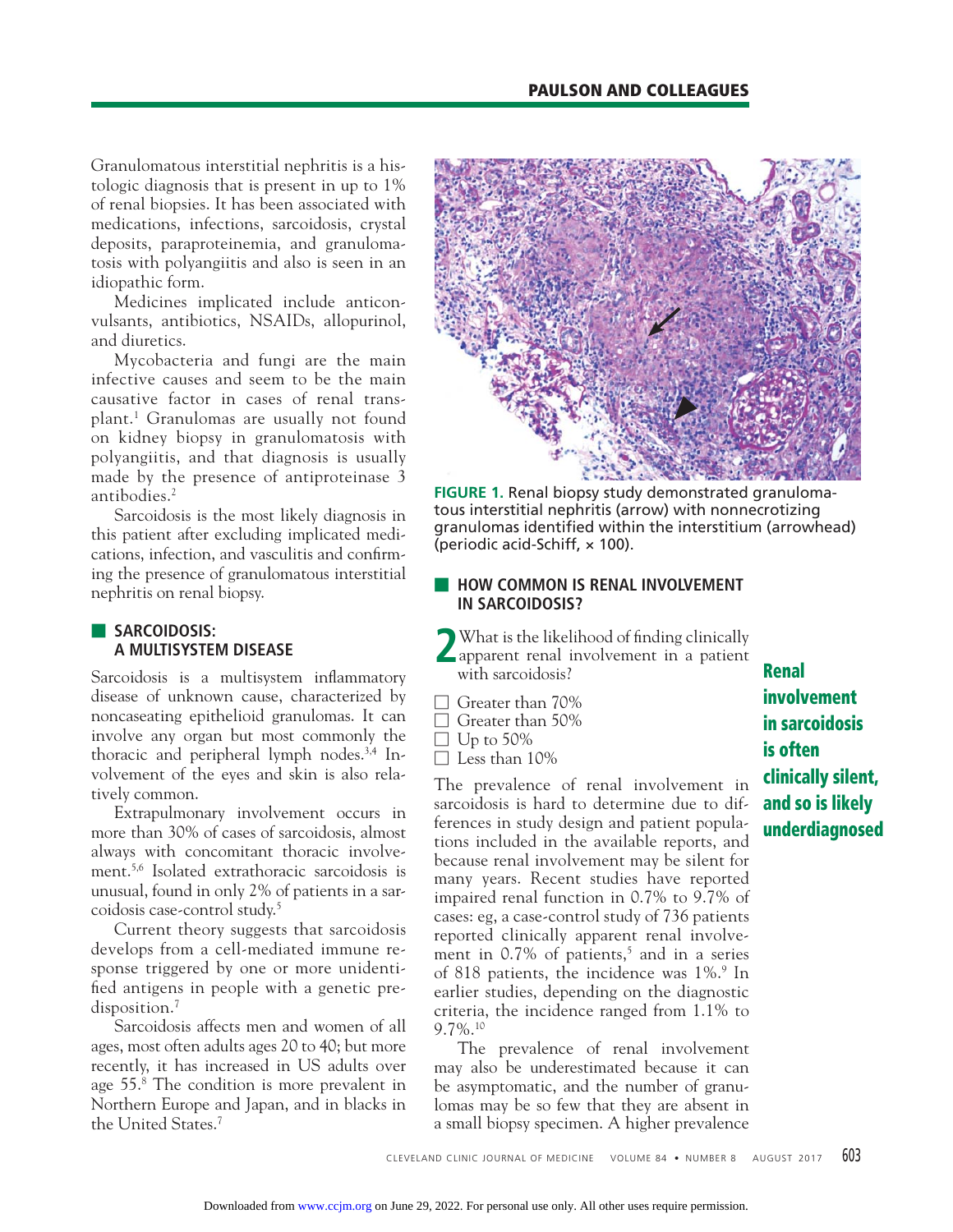of renal involvement in sarcoidosis is reported from autopsy studies, although many cases remained clinically silent. These studies have reported renal noncaseating granulomas in 7% to 23% of sarcoidosis patients.11–13

### **EXPRESENTATION OF RENAL SARCOIDOSIS**

**3**What is the most common presentation in isolated renal sarcoidosis?

 $\Box$  Sterile pyuria

**In untreated sarcoidosis with granulomatous interstitial nephritis,** 

**renal function can decline over weeks to months**

- $\Box$  Elevated urine eosinophils
- $\Box$  Renal insufficiency
- □ Painless hematuria

Renal manifestations of sarcoidosis include hypercalcemia, hypercalciuria, nephrocalcinosis, nephrolithiasis, and impaired renal function.14 Renal involvement can occur during the course of existing sarcoidosis, at the time of first presentation, or even as the sole presentation of the disease.<sup>1,11,15</sup> In patients with isolated renal sarcoidosis, the most common presentation is renal insufficiency.<sup>15,16</sup>

 Two main pathways for nephron insult that have been validated are granulomatous infiltration of the renal interstitium and disordered calcium homeostasis.11,17 Though extremely rare, various types of glomerular disease, renal tubular defects, and renal vascular involvement such as renal artery granulomatous angiitis have been documented.18

#### **Hypercalcemia in sarcoidosis**

Sarcoidosis is known to cause hypercalcemia by increasing calcium absorption secondary to 1,25-dihydroxyvitamin D production from granulomas. Our patient's case is unusual, as renal failure was the sole extrapulmonary manifestation of sarcoidosis without hypercalcemia.

 In sarcoidosis, extrarenal production of 1-alpha-hydroxylase by activated macrophages inappropriately increases levels of 1,25-dihydroxyvitamin D (calcitriol). Subsequently, serum calcium levels are increased. Unlike its renal equivalent, granulomatous 1-alpha-hydroxylase evades the normal negative feedback of hypercalcemia, so that increased calcitriol levels are sustained, leading to hypercalcemia, often accompanied by hypercalciuria.19

 Disruption of calcium homeostasis affects renal function through several mechanisms.

Hypercalcemia promotes vasoconstriction of the afferent arteriole, leading to a reduction in the GFR. Intracellular calcium overload can contribute to acute tubular necrosis and intratubular precipitation of calcium, leading to tubular obstruction. Hypercalciuria predisposes to nephrolithiasis and obstructive uropathy. Chronic hypercalcemia and hypercalciuria, if untreated, cause progressive interstitial inflammation and deposition of calcium in the kidney parenchyma and tubules, resulting in nephrocalcinosis. In some cases, nephrocalcinosis leads to chronic kidney injury and renal dysfunction.

#### ■ **HISTOLOGIC FEATURES**

**4** What is the characteristic histologic fea-ture of renal sarcoidosis?

- $\Box$  Membranous glomerulonephritis
- □ Mesangioproliferative glomerulonephritis
- □ Minimal change disease
- $\Box$  Granulomatous interstitial nephritis
- $\Box$  Immunoglobulin (Ig) A nephropathy

Granulomatous interstitial nephritis is the most typical histologic feature of renal sarcoidosis.4,20–22 However, interstitial nephritis without granulomas is found in up to one-third of patients with sarcoid interstitial nephritis.15,23

 Patients with sarcoid granulomatous interstitial nephritis usually present with elevated serum creatinine with or without mild proteinuria (< 1 g/24 hours).<sup>1,15,16</sup> Advanced renal failure (stage 4 or 5 chronic kidney disease) is relatively common at the time of presentation.1,15,16 In the 2 largest case series of renal sarcoidosis to date, the mean presenting serum creatinine levels were 3.0 and 4.8 mg/dL.<sup>11,15</sup> The most common clinical syndrome associated with sarcoidosis and granulomatous interstitial nephritis is chronic kidney disease with a decline in renal function, which if untreated can occur over weeks to months.<sup>21</sup> Acute renal failure as an initial presentation is also well documented.15,24

 Even though glomerular involvement in sarcoidosis is rare, different kinds of glomerulonephritis have been reported, including membranous glomerulonephritis, mesangioproliferative glomerulonephritis, IgA nephropathy, minimal change disease, focal segmental sclerosis, and crescentic glomerulonephritis.<sup>25</sup>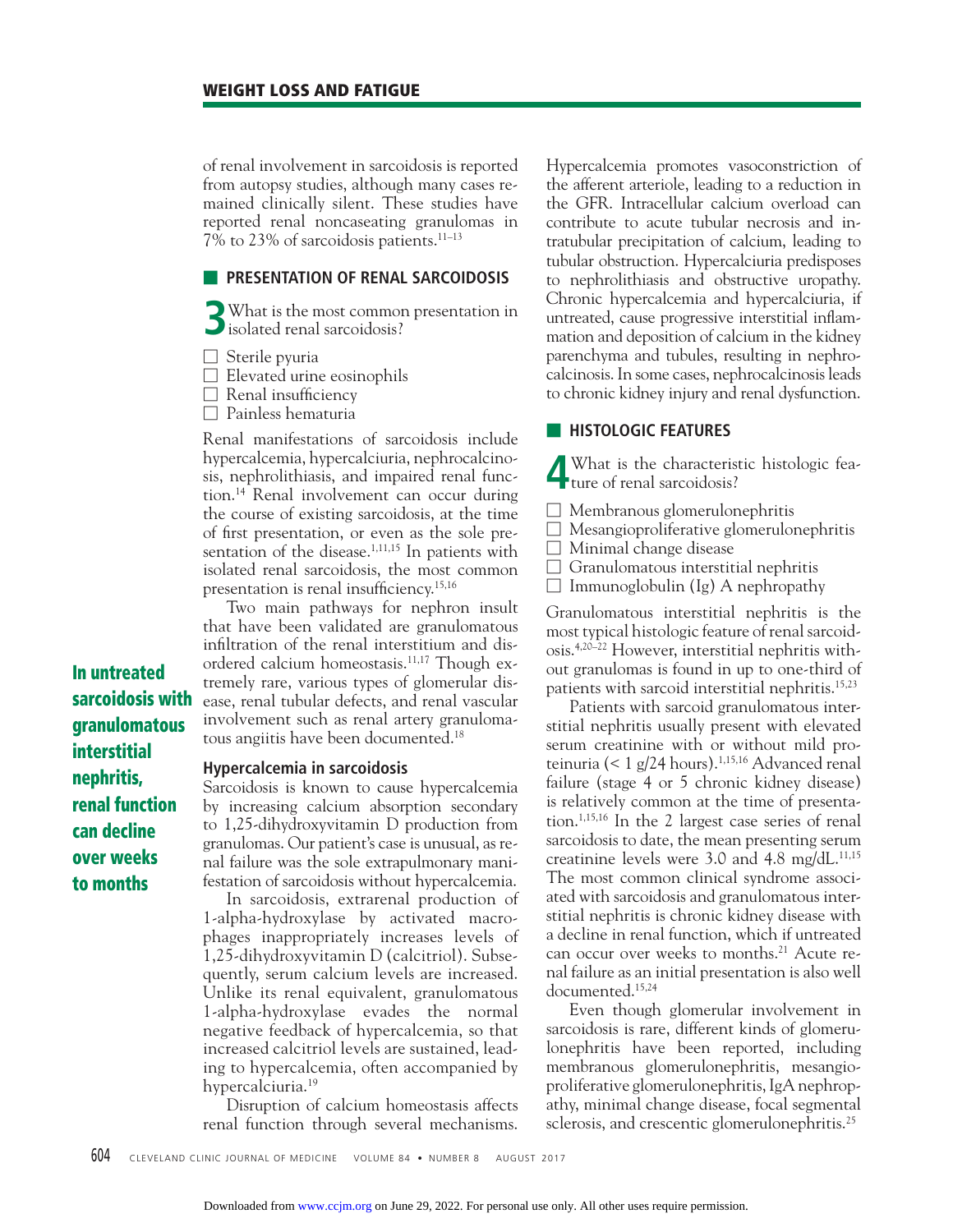# ■ **DIAGNOSIS OF RENAL SARCOIDOSIS**

**5**How is renal sarcoidosis diagnosed?

- $\Box$  By exclusion
- $\Box$  Complete urine analysis and renal
- function assessment
- $\Box$  Renal biopsy

 $\Box$  Computed tomography

 $\Box$  Renal ultrasonography

The diagnosis of renal sarcoidosis is one of exclusion. Sarcoidosis must be considered in the differential diagnosis of renal failure of unknown origin, especially if disordered calcium homeostasis is also present. If clinically suspected, diagnosis usually requires pathohistologic demonstration of typical granulomatous lesions in the kidneys or in one or more organ systems.26

 In cases of sarcoidosis with granulomatous interstitial nephritis with isolated renal failure as a presenting feature, other causes of granulomatous interstitial nephritis must be ruled out. A number of drug reactions are associated with interstitial nephritis, most commonly with antibiotics, NSAIDs, and diuretics. Although granulomatous interstitial nephritis may develop as a reaction to some drugs, most cases of drug-induced interstitial nephritis do not involve granulomatous interstitial nephritis.

 Other causes of granulomatous interstitial infiltrates include granulomatous infection by mycobacteria, fungi, or *Brucella*; foreign-body reaction such as cholesterol atheroemboli; heroin; lymphoma; or autoimmune disease such as tubulointerstitial nephritis with uveitis syndrome, granulomatosis with polyangiitis, or Crohn disease.27,28 The absence of characteristic kidney biopsy findings does not exclude the diagnosis because renal sarcoidosis can be focal and easily missed on biopsy.29

 Urinary manifestations of renal sarcoidosis are usually not specific. In renal sarcoidosis with interstitial nephritis with or without granulomas, proteinuria is mild or absent, usually less than  $1.0$  g/day.<sup>11,15,16</sup> Urine studies may show a "bland" sediment (ie, without red or white blood cells) or may show sterile pyuria or microscopic hematuria. In glomerular disease, more overt proteinuria or the presence of red blood cell casts is more typical.

 Hypercalciuria, nephrocalcinosis, and nephrolithiasis are nonspecific abnormalities that may be present in patients with sarcoidosis. In this regard, an elevated urine calcium level may support the diagnosis of renal sarcoidosis.

 Computed tomography and renal ultrasonography may aid in diagnosis by detecting nephrocalcinosis or nephrolithiasis.

 The serum ACE level is elevated in 55% to 60% of patients with sarcoidosis, but it may also be elevated in other granulomatous diseases or in chronic kidney disease from various causes.5 Therefore, considering its nonspecificity, the serum ACE level has a limited role in the diagnosis of sarcoidosis.30 Using the ACE level as a marker for disease activity and response to treatment remains controversial because levels do not correlate with disease activity.5,11

## **EXTENT OF RENAL SARCOIDOSIS**

Which is a first-line therapy for renal sar- $\int_{\text{codosis}}^{\text{W}}$ 

- □ Corticosteroids
- $\Box$  Azathioprine
- □ Mycophenolate mofetil
- $\Box$  Infliximab
- $\Box$  Adalimumab

Treatment of impaired calcium homeostasis in sarcoidosis includes hydration; reducing intake of calcium, vitamin D, and oxalate; and limiting sun exposure.<sup>11,31</sup> For more significant hypercalcemia (eg, serum calcium levels > 11 mg/dL) or nephrolithiasis, corticosteroid therapy is the first choice and should be implemented at the first sign of renal involvement. Corticosteroids inhibit the activity of 1-alpha-hydroxylase in macrophages, thereby reducing the production of 1,25-dihydroxyvitamin D.

 Chloroquine and hydroxychloroquine have been mentioned in the literature as alternatives to corticosteroids.32 But the effect of these agents is less predictable and is slower than treatment with corticosteroids. Ketoconazole has no effect on granuloma formation but corrects hypercalcemia by inhibiting calcitriol production, and can be used as an adjunct for treating hypercalcemia and hypercalciuria.

**Sarcoidosis must be considered in the differential diagnosis of renal failure of unknown origin**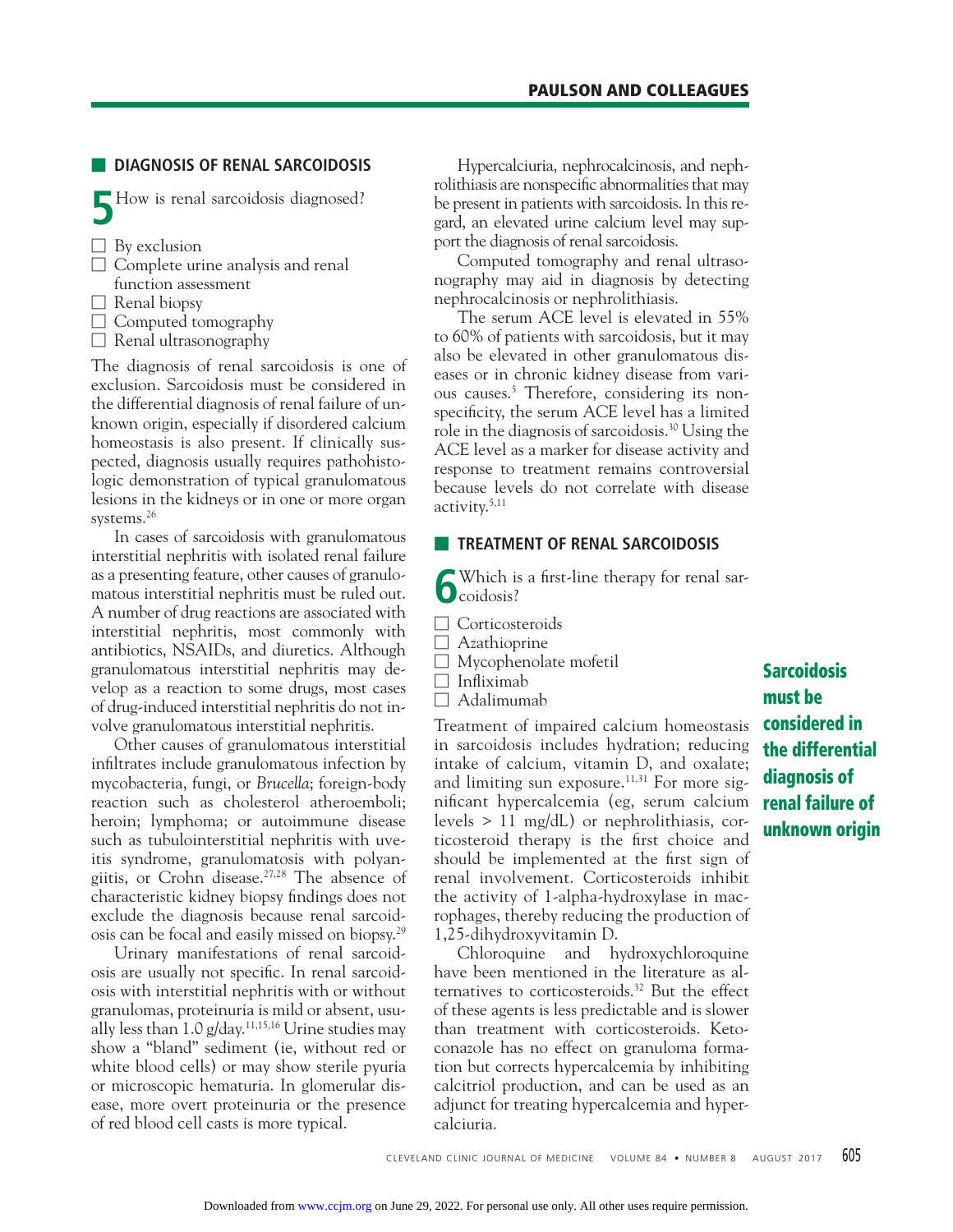Corticosteroids are the mainstay of treatment for renal sarcoidosis, including granulomatous interstitial nephritis and interstitial nephritis without granulomas. Most patients experience significant improvement in renal function. However, full recovery is rare, likely as a result of long-standing disease with some degree of already established irreversible renal injury.16

## **Corticosteroid dosage**

There is no standard dosing protocol, but patients with impaired renal function due to biopsy-proven renal sarcoidosis should receive prednisone 0.5 to 1 mg/kg/day, depending on the severity of the disease, in a single dose every morning.

 The optimal dosing and duration of maintenance therapy are unknown. Based on studies to date, the initial dosing should be maintained for 4 weeks, after which it can be tapered by 5 mg each week down to a maintenance dosage of 5 to 10 mg/day.4

 Patients with a poor response after 4 weeks tend to have a worse renal outcome and are more susceptible to relapse.<sup>15</sup> Fortunately, relapse often responds to increased corticosteroid doses.11,15 In the case of relapse, the dose should be increased to the lowest effective dose and continued for 4 weeks, then tapered more gradually.

 A total of 24 months of treatment seems necessary to be effective and to prevent relapse.15 Some authors have proposed a lifelong maintenance dose for patients with frequent relapses, and some propose it for all patients.4

#### **Other agents**

**Tumor necrosis factor (TNF)-blocking agents.**  Considering the critical role TNF plays in granuloma formation, anti-TNF-alpha agents are useful in steroid-resistant sarcoidosis.<sup>33</sup> A thorough workup is necessary before starting these agents because of the increased risk of serious infection, including reactivation of latent tuberculosis. Of the current TNF-blocking agents, infliximab is most often used in renal sarcoidosis.<sup>34</sup> Experience with adalimumab is more limited, though promising results indicate it could be an alternative for patients who do not tolerate infliximab.<sup>35</sup>

**Azathioprine, mycophenolate mofetil, or methotrexate** may also be used as a second-line

agent if treatment with corticosteroids is not tolerated or does not control the disease. The evidence in support of these agents is limited. In small series, they have allowed sustainable control of renal function while reducing the steroid dose. Currently, these agents are used for patients resistant to corticosteroid therapy, who would otherwise need prolonged highdose corticosteroid treatment, or who have corticosteroid intolerance; they allow a more effective steroid taper and maintenance of stable renal function.<sup>15,36</sup>

 The data supporting a standardized treatment of renal sarcoidosis are limited. For steroid intolerance or resistance, cytotoxic drugs and selected anti-TNF-alpha agents, as mentioned above, have shown promise in improving or stabilizing serum creatinine levels. Further exploration is required as to which agent or combination is better at limiting the disease process with fewer adverse effects.

 Our patient was initially treated with corticosteroids and was ultimately weaned to a maintenance dose of 5 mg/day. He was followed as an outpatient and was started on mycophenolate mofetil in place of higher steroid doses. His renal function stabilized, but he was lost to follow-up after 2 years.

## ■ **KEY POINTS**

- Sarcoidosis is a multisystem granulomatous disease that most commonly involves the lungs, skin, and reticuloendothelial system.
- Renal involvement in sarcoidosis is likely underestimated due to its often clinically silent nature and the possibility of missing typical granulomatous lesions in a small or less-than-optimal biopsy sample.
- Manifestations of renal sarcoidosis include disrupted calcium homeostasis, nephrocalcinosis, nephrolithiasis, and renal failure.
- Because the clinical and histopathologic manifestations of renal sarcoidosis are nonspecific, the diagnosis is one of exclusion. In patients with renal failure or with hypercalcemia or hypercalciuria of unknown cause, renal sarcoidosis should be included in the differential diagnosis. Patients with chronic sarcoidosis should also be screened for renal impairment.

**Immuno-**